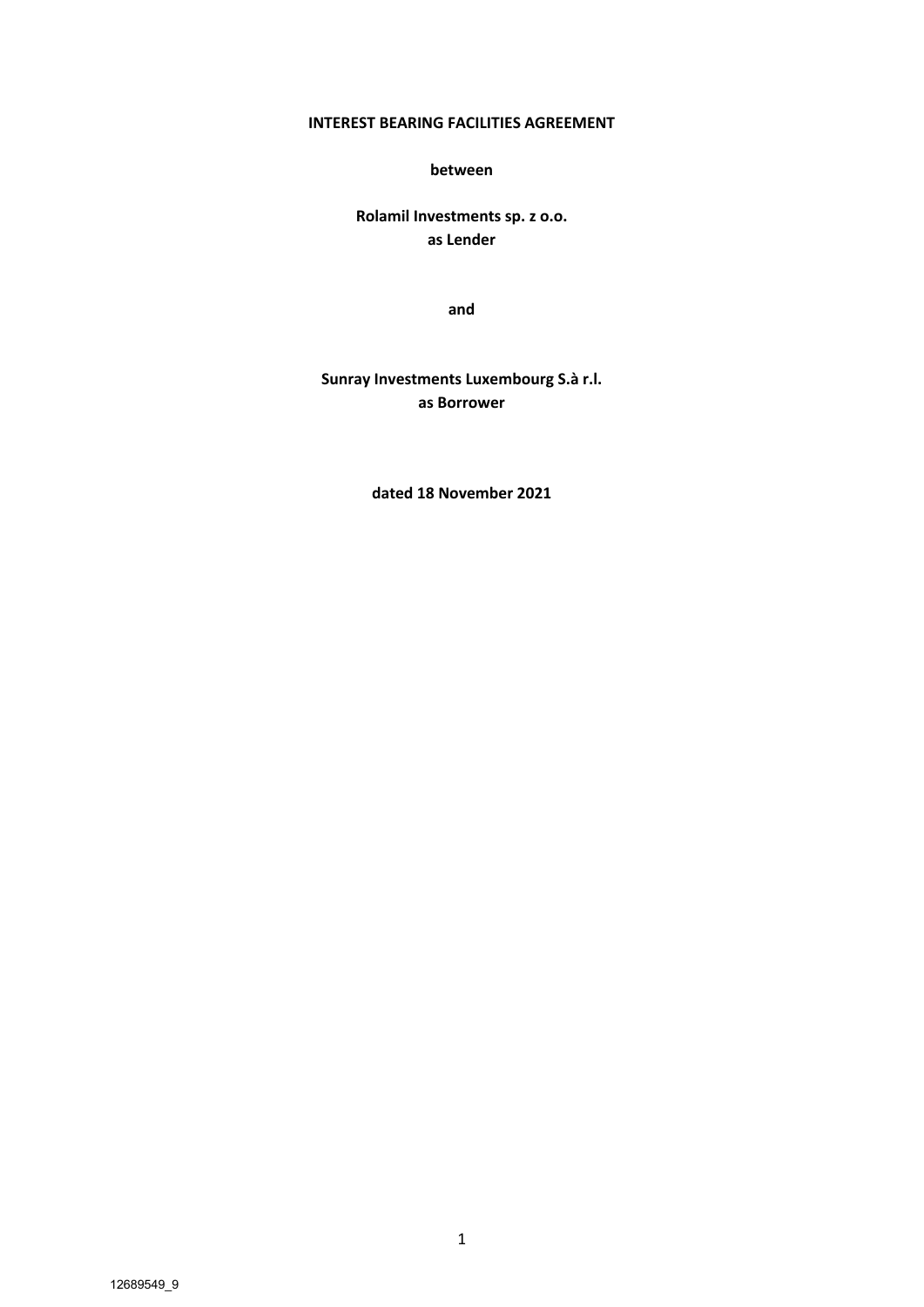**THIS INTEREST BEARING FACILITIES AGREEMENT is dated and made on the date first written above (the "Agreement")**

#### **BETWEEN**

(1) **Rolamil Investments sp. z o.o.**, with its registered office in Warsaw, at ul. Towarowa 28, 00- 839 Warsaw, entered in the register of entrepreneurs of the National Court Register maintained by the District Court for the capital city of Warsaw in Warsaw, XIII Commercial Division of the National Court Register under number **0000905045**, with REGON number 389150241, NIP number 5272960366 and with a fully paid-up share capital of PLN 5,000 (the "**Lender**");

#### **AND**

(2) **Sunray Investments Luxembourg S.à r.l.**, a *société à responsabilité limitée* governed by the laws of the Grand-Duchy of Luxembourg, having its registered office at 20, Avenue Monterey, L-2163 Luxembourg, Grand-Duchy of Luxembourg, registered with the Luxembourg Trade and Companies Register (*Registre de Commerce et des Sociétés, Luxembourg*) under number B258434 (the "**Borrower**").

The Lender and the Borrower are individually referred to as a "**Party**" and collectively as the "**Parties**".

#### **PREAMBLE**

**WHEREAS** (i) a EUR 51,635,000 term loan facility A1 and a PLN 205,000,000 term loan facility A2, (ii) a EUR 154,905,000 term loan facility B1 and a PLN 615,000,000 term loan facility B2, and (iii) a EUR 100,000,000 multicurrency revolving credit facility has been entered into pursuant to the terms and conditions of a senior facilities agreement entered into on 18 November 2021 by and between, *inter alia*, the Borrower as company and borrower, the Lender as borrower and guarantor, Sunray Gamma S.à r.l. as parent and guarantor, Citibank, N.A., London Branch, Bank Polska Kasa Opieki S.A., BNP Paribas Bank Polska S.A., ING Bank N.V., London Branch ("**ING**"), Komerční banka A.S. and Unicredit S.p.A., as arrangers, ING as security agent and ING as agent (the "**Senior Facilities Agreement**").

**WHEREAS** the Borrower has requested from the Lender and the Lender has agreed to provide to the Borrower the Facility A and the Facility B in the amount equal to up to the amount to be drawn by the Lender under the Senior Facilities Agreement.

**WHEREAS** the Parties wish to have their relationship deriving from the Facility A and the Facility B ruled by interest bearing loan facilities as from the Effective Date.

### **NOW THEREFORE, THE PARTIES HAVE AGREED AS FOLLOWS:**

#### **1. Definitions**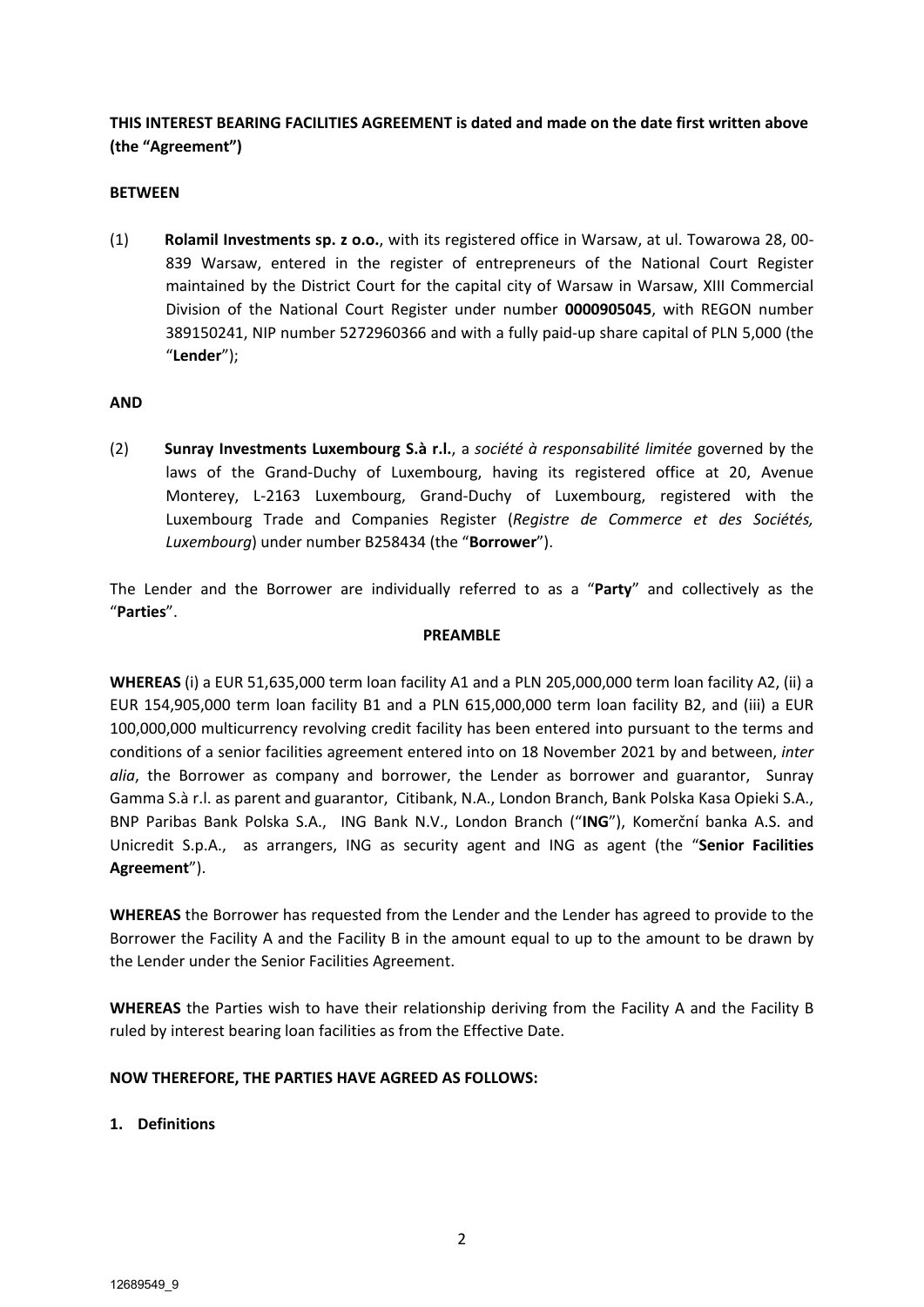Capitalized terms and phrases shall have, for purposes of this Agreement, the meanings set forth in this clause 1, unless the context requires a different meaning.

| <b>Advance</b>                                                    | means any advance drawn down by the Borrower under any<br>Facility in an amount approved by the Lender at the time of the<br>relevant drawdown.                                                                                                                                                                                                                                                                            |  |  |
|-------------------------------------------------------------------|----------------------------------------------------------------------------------------------------------------------------------------------------------------------------------------------------------------------------------------------------------------------------------------------------------------------------------------------------------------------------------------------------------------------------|--|--|
| <b>Agreement</b>                                                  | means this agreement, its annexes and its preamble, as<br>amended from time to time.                                                                                                                                                                                                                                                                                                                                       |  |  |
| <b>Appropriate Remuneration</b>                                   | means the remuneration agreed by the Parties based on a third<br>party transfer pricing analysis.                                                                                                                                                                                                                                                                                                                          |  |  |
| <b>Business Day</b>                                               | has the meaning ascribed to such term in the Senior Facilities<br>Agreement.                                                                                                                                                                                                                                                                                                                                               |  |  |
| <b>Costs and Expenses</b>                                         | means all costs, expenses, commissions, fees, legal and<br>professional fees and taxes, including value-added, sales, use,<br>franchise or similar taxes, that are incurred by the Lender in<br>connection with (or reasonably incidental to) the performance<br>by the Lender of its obligations under the External Debt<br>Financing whether incurred before or after the date of the<br><b>External Debt Financing.</b> |  |  |
| <b>Drawdown Date</b>                                              | means the date on which an Advance is made under any Facility<br>as indicated, in respect of each initial Drawdown Date, in<br>Schedule 1 hereto or, in respect of any other Drawdown Date,<br>in the Loan Ledger or such other date as may be agreed by the<br>Parties from time to time.                                                                                                                                 |  |  |
| <b>Effective Date</b>                                             | means each first Drawdown Date or any other date agreed<br>upon between the Parties from time to time.                                                                                                                                                                                                                                                                                                                     |  |  |
| <b>EUR or Euro</b>                                                | means the single currency unit of the Participating Member<br>States.                                                                                                                                                                                                                                                                                                                                                      |  |  |
| <b>External Debt Financing</b>                                    | means the external debt financing in the form of facilities<br>pursuant to the Senior Facilities Agreement arranged from time<br>to time by the Lender, the proceeds of which may be on-lent<br>directly to the Borrower in accordance with the terms of this<br>Agreement.                                                                                                                                                |  |  |
| <b>External</b><br><b>Debt</b><br>Interest<br><b>Payment Date</b> | means the date on which interest payments are due to be made<br>on the External Debt Financing (as such date may be extended,<br>amended or modified from time to time).                                                                                                                                                                                                                                                   |  |  |
| <b>Facilities</b>                                                 | means the outstanding balance of any and all Advances drawn                                                                                                                                                                                                                                                                                                                                                                |  |  |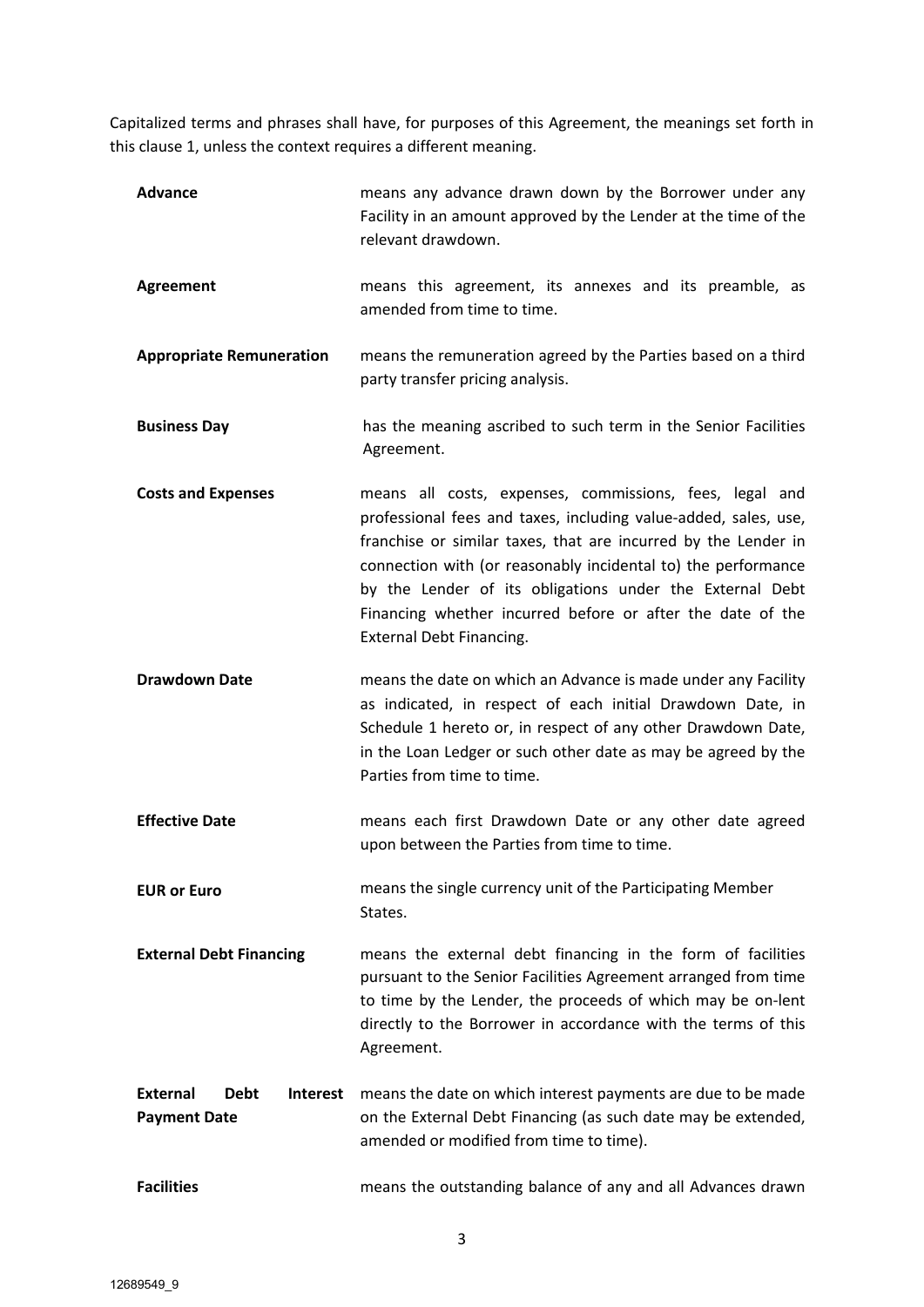by the Borrower under any Facility.

**Facility** means the Facility A and/or the Facility B.

- **Facility A** means the facility, up to the Facility A Amount, made or to be made available by the Lender to the Borrower on the terms and subject to the conditions of this Agreement.
- **Facility A Amount** means the maximum amount of 70,000,000 Euros available for drawdown under the Facility A or such other amount accepted by the Lender further to a Facility Increase.
- **Facility Amounts** means the Facility A Amount and Facility B Amount.
- **Facility B** means the facility, up to the Facility B Amount, made or to be made available by the Lender to the Borrower on the terms and subject to the conditions of this Agreement.
- **Facility B Amount** means the maximum amount of 820,000,000 PLN available for drawdown under the Facility B or such other amount accepted by the Lender further to a Facility Increase.
- **Facility Increase** means an increase of a Facility Amount requested by the Borrower and accepted by the Lender at its full discretion pursuant to the terms of this Agreement.
- **Group means the group of companies to which the Parties belong.**
- **Interest Payment Date** means the last day of each Interest Period or such other periodicity as may be agreed by the Parties from time to time.
- **Interest Period** means, at any time, a period corresponding to the period with respect to which interest is payable in respect of the External Debt Financing (as such period may be amended or modified from time to time) or such other period as may be agreed by the Parties from time to time.
- **Interest Rate** means the applicable interest rate due by the Lender for the External Debt Financing for each Interest Period, plus the Appropriate Remuneration.
- **Lender Representative** means any member of the management board of the Lender or any other person to whom any member of the management board of the Lender has delegated his/her power under this Agreement.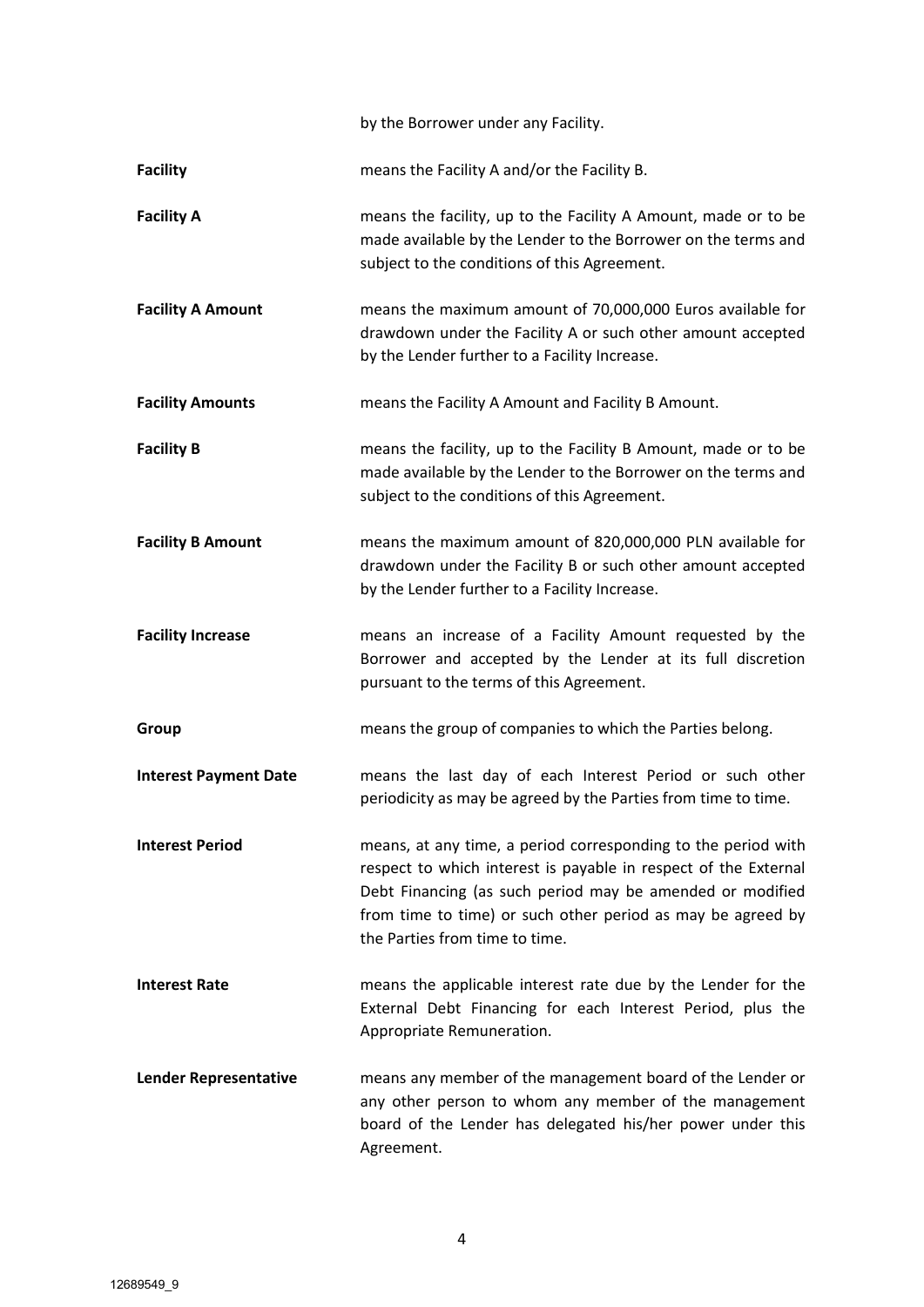- **Loan Ledger means one or a combination of electronic, digital, print-out or** any other form of record(s) prepared and updated by the Lender Representative setting out, inter alia, the Effective Date, the currency, the Facility Amounts, the Advance(s), the Drawdown Date(s), any repayment(s), the Interest Rate(s), the Maturity Date, the Interest Rate calculation basis and/or such other amended terms in respect of any Facility as agreed upon between the Parties.
- **Maturity Date**  means the latest date on which all principal amount outstanding on the External Debt Financing is due and payable (as such date may be extended, amended or modified from time to time) or such other date as may be agreed by the Parties from time to time but in no case longer than 30 years.

**Participating Member States**  has the meaning given to it in the Senior Facilities Agreement.

A reference to the singular includes a reference to the plural and vice versa and a reference to the masculine includes a reference to the feminine and neuter and vice versa.

A reference to "includes" or "including" means "including but without limiting the generality of the aforegoing".

A reference to a Recital, Schedule, Annex or Clause means a recital, schedule, annex or clause of this Agreement unless expressly stated otherwise.

### **2. Facility**

- 2.1. Subject to the terms and conditions hereinafter set forth, the Lender agrees to provide to the Borrower and the Borrower agrees to accept from the Lender the Facility A and the Facility B as from the Effective Date.
- 2.2. This Agreement shall be effective as of the Effective Date.
- 2.3. The Borrower shall procure that the proceeds under each Facility are used for general corporate purposes including the making of acquisitions and settlement of part of the acquisition price of Stock Spirits Group Plc.
- 2.4. The Borrower may request one or more Advance(s) in an amount approved by the Lender at the time of the Advance, such Advance(s), if approved, to be made available at the earliest three (3) Business Days following the Borrower's request unless otherwise agreed by the Parties.
- 2.5. The Parties agree that Schedule 1 hereto shall indicate the initial Advance(s) made under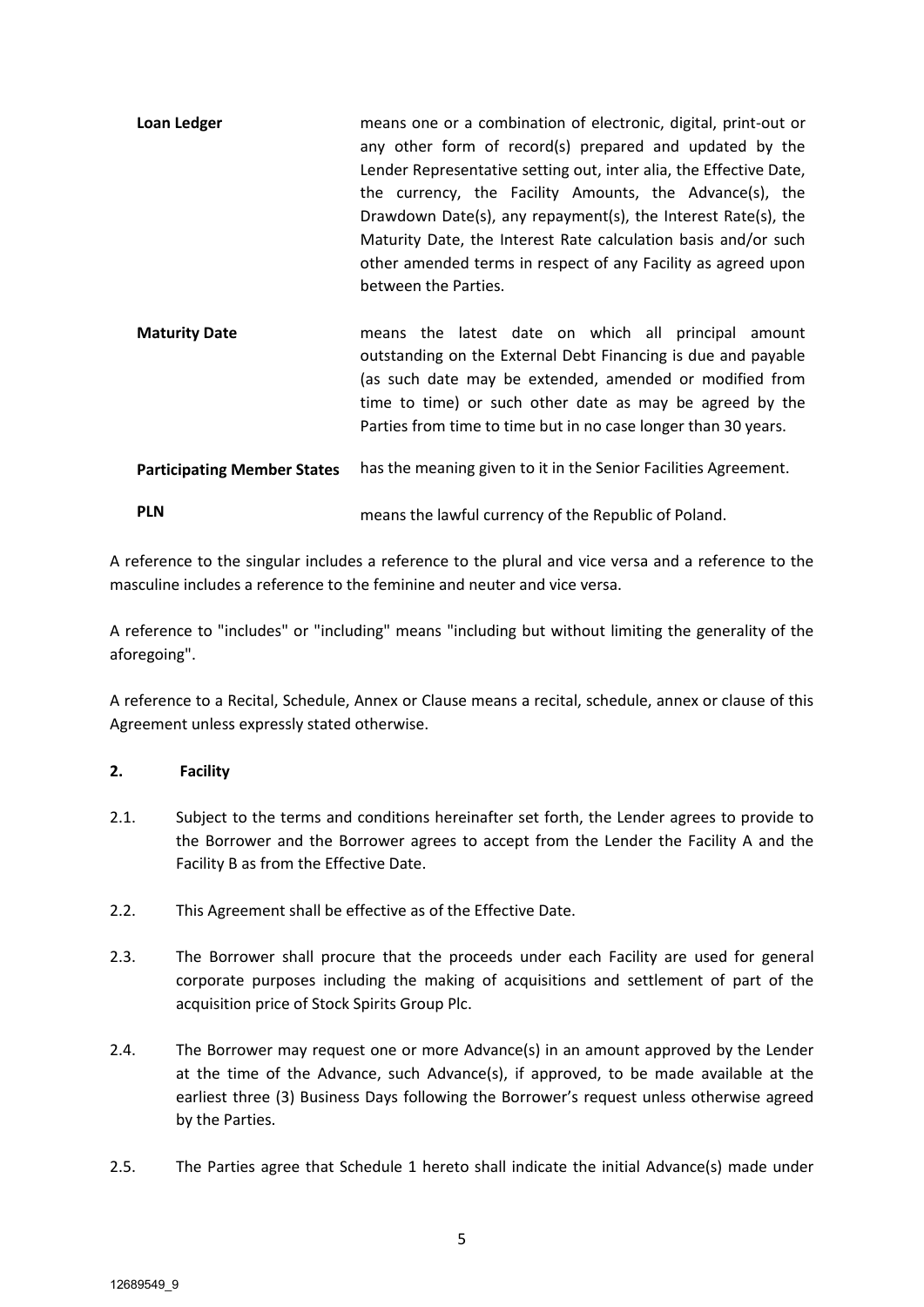each Facility on the relevant initial Drawdown Date. Any future Advance(s) made by the Lender to the Borrower or repayments (in full or in part) of Facilities by the Borrower to the Lender shall be indicated in the Loan Ledger.

- 2.6. The Parties agree that the Loan Ledger shall be provided to the Lender and the Borrower by the Lender Representative for each Interest Period or more frequently as may be agreed by the Parties or as requested by any Party from time to time.
- 2.7. Except in relation to a Facility Increase which requires the express consent of the Lender pursuant to clause 3.3, the Parties acknowledge and agree that this Agreement may be amended or supplemented by virtue of the entries made in the Loan Ledger and with effect as at the date set out therein, in particular, in respect of terms in relation to which this Agreement provides that the Parties may agree otherwise from time to time. The Loan Ledger provided by the Lender Representative pursuant to clause 2.6 shall constitute conclusive evidence (absent any manifest error) of the amended or supplemented terms of this Agreement subject however to clause 2.8. The Loan Ledger does not need to be appended to this Agreement nor signed by the Parties in order to be effective and this Agreement does not need to be re-signed in order to implement the terms of the relevant Loan Ledger.
- 2.8. The Borrower may, within a period of five (5) Business Days of delivery of the Loan Ledger, present observations in respect of the entries made in the Loan Ledger, in which case the Parties shall discuss in good faith whether any changes need to be made to the Loan Ledger to address such observations.

### **3. Commitment of the Lender**

- 3.1. The Lender agrees to make each Facility available to the Borrower as set forth in clause 2.1 above, and under the conditions set forth herein.
- 3.2. The Lender agrees not to proceed with any set-off whatsoever of the amounts that it must lend to the Borrower and of any other amount that the Borrower may owe to the Lender for any reason, unless agreed by both Lender and Borrower.
- 3.3. The Borrower may, on one or more occasions, request a Facility Increase by delivering a Facility Increase request the form of which is set out in Schedule 2 hereto. The Lender has full discretion to accept or to reject any Facility Increase request. If accepted by the Lender, the reference to Facility Amount A and/or Facility Amount B in this Agreement shall be read accordingly.

### **4. Interest**

- 4.1. The Facilities shall bear an interest at a rate equal to the applicable Interest Rate for each Interest Period.
- 4.2. The Parties expressly agree that each Facility may bear interest at different rates in the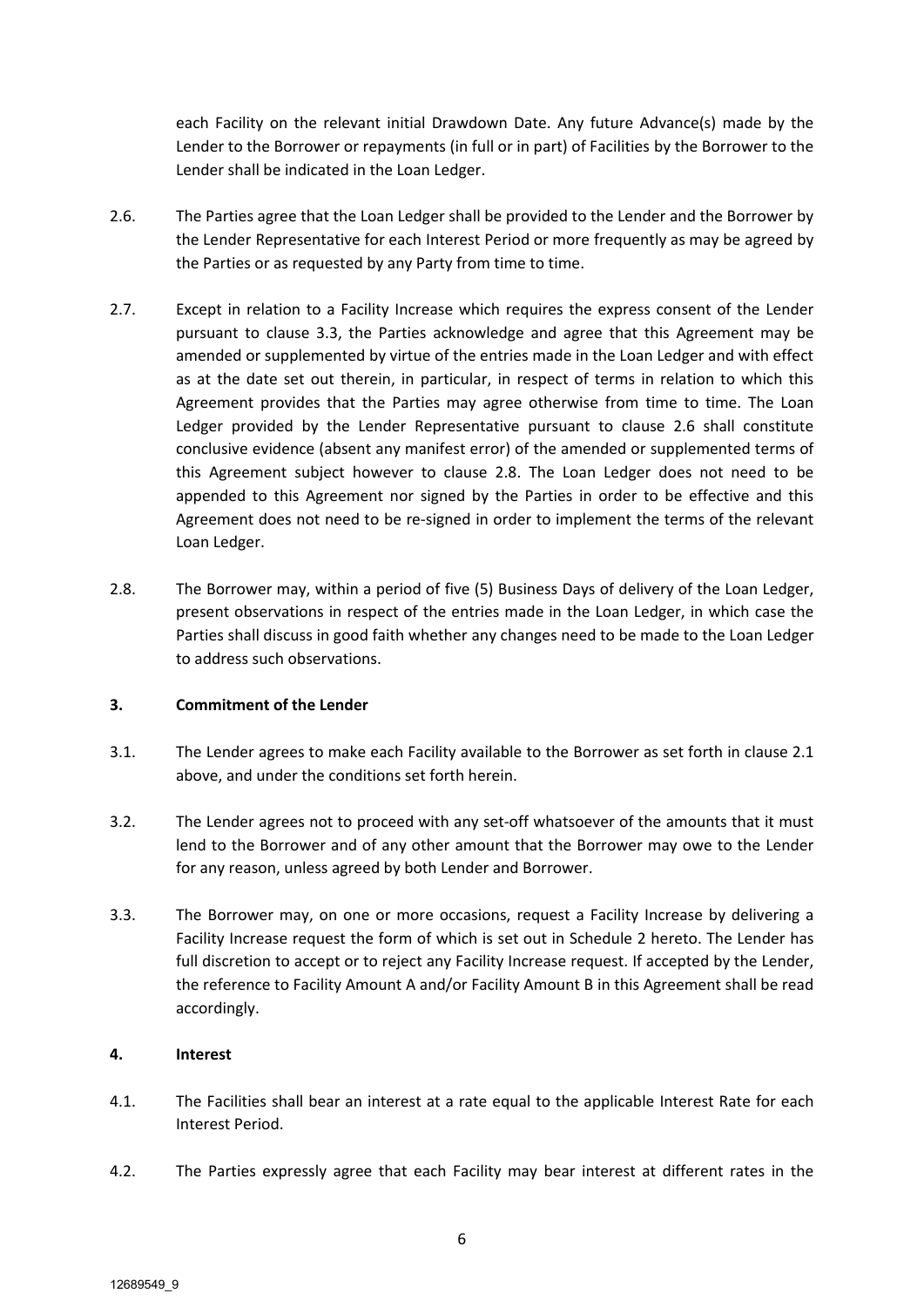same Interest Period, in line with the Loan Ledger.

- 4.3. Interest shall be compounded and capitalized on the date interest is to be compounded and capitalized under the External Debt Financing. For the avoidance of doubt, the right to compound interest will be subject to the limitations of Article 1154 of the Luxembourg Civil Code.
- 4.4. The Borrower shall however pay accrued interest on the Facilities made to it on each Interest Payment Date if the Lender elects to do so on each Interest Payment Date.
- 4.5. The interest to be paid on any Interest Payment Date shall be calculated up to and including the relevant External Debt Interest Payment Date using the same day convention as applies to the relevant External Debt Financing.
- 4.6. Any accrued and unpaid interest shall in any case be paid no later than with the repayment of the principal of the related Facility.

### **5. Costs and Expenses**

- 5.1. The Lender may request the Borrower to bear Costs and Expenses in the proportion determined by the Lender.
- 5.2. The Lender shall notify the Borrower of the amount of the Costs and Expenses which shall be payable by the Borrower at times agreed by the Lender and the Borrower.

## **6. Payment**

- 6.1. Any payment of principal, interest, fees, expenses or other costs which must be made pursuant to this Agreement, must be made in relation to the Facility A in EUR and in relation to the Facility B in PLN, day-of-payment value, to the Lender, into an account held outside the United Kingdom to be specified by the Lender to the Borrower in a timely manner.
- 6.2. If a payment made by the Borrower under this Agreement is subject to a withholding tax, the Lender shall not be entitled to any additional payment.
- 6.3. Any payment under the Facility that must be made by the Borrower on a date other than a Business Day shall be made on the next following Business Day.

## **7. Repayment**

- 7.1. Each Facility shall terminate and any amount outstanding, including any accrued and unpaid interest thereon, shall be repaid in full by the Borrower on the Maturity Date.
- 7.2. In the event that the Lender is required or elects to make any payment of any amount due under the External Debt Financing (including, without limitation, any payment of principal,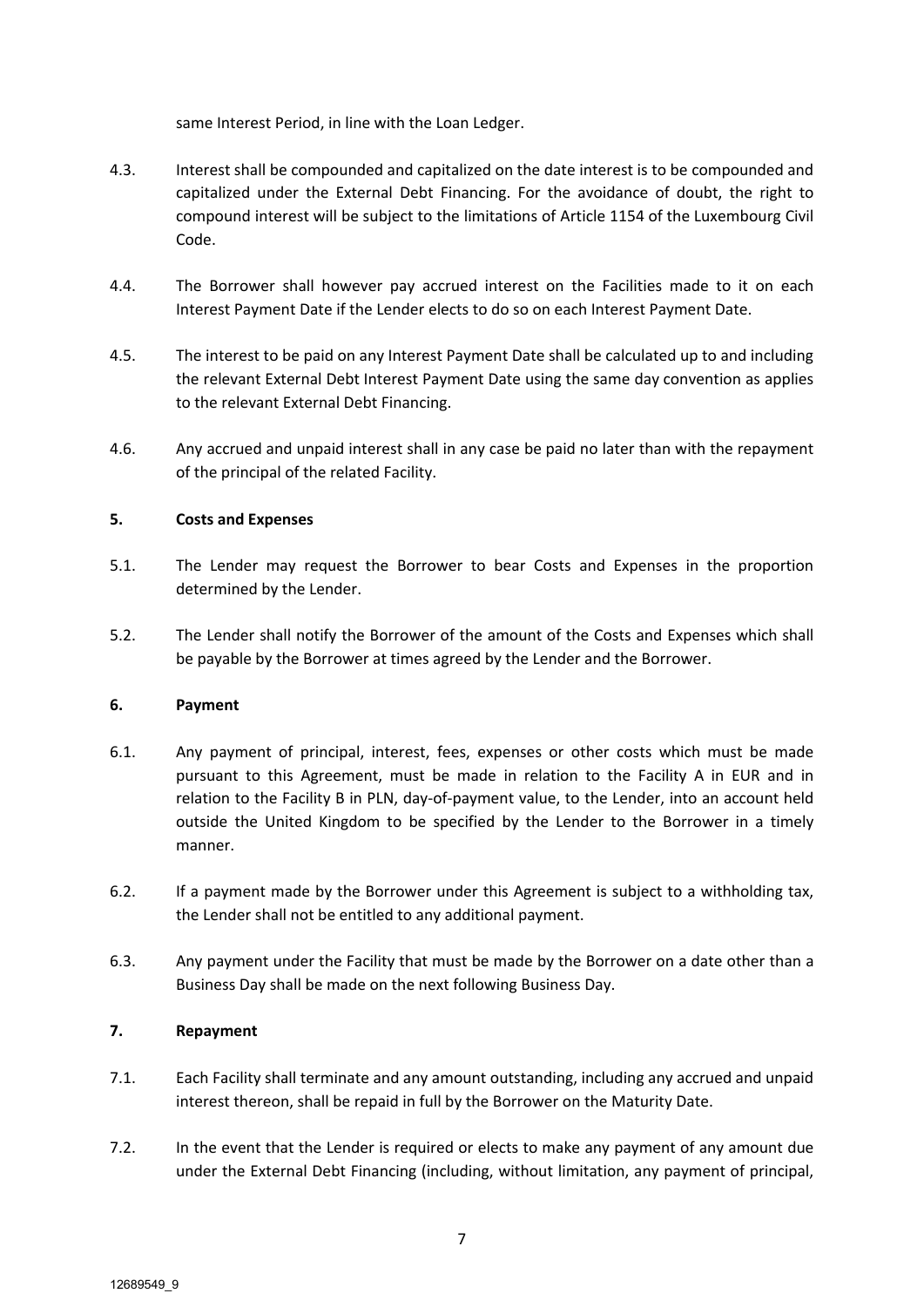interest, default interest or additional amounts) (the "**External Debt Payment**"), the Borrower shall, if the Lender so requests, repay a portion of the Facilities in an amount equal to the amount of such External Debt Payment on the day that is at least two (2) Business Days and no more than five (5) Business Days prior to the date of such External Debt Payment in order to enable the Lender to make such External Debt Payment when due.

7.3. No amount repaid may be redrawn by the Borrower.

### **8. Notices**

Any notice to be given to either Party in connection with the Agreement shall be addressed and delivered in writing at the address set forth in the description of the Parties on page 2 by ordinary letter or by registered mail with return receipt requested, if necessary or by any other means (telefax or email) as the parties may agree.

The date on which a notice shall be deemed validly given will be the date on which it is actually received by the addressee.

### **9. Cancellation of outstanding commitments**

In case of a bankruptcy (*faillite*), voluntary or judicial liquidation, composition with creditors (*concordat préventif de la faillite*), moratorium or reprieve from payment (*sursis de paiement*), controlled management (*gestion contrôlée*), general settlement with creditors, or any similar or analogous Luxembourg or foreign proceedings affecting the rights of creditors generally, any undrawn portion of the Facility Amounts shall immediately be cancelled and no additional Advances may be made by the Lender to the Borrower.

### **10. Subordination**

It is hereby expressly acknowledged and agreed that each Facility shall be subordinated in rank and priority of payment to the repayment and discharge in full of any senior debt (including any debts owed to any trade creditors). In particular, it is acknowledged by the Parties that this Agreement and each Facility are subject to the terms of the intercreditor agreement dated 18 November 2021 between, among others, the Borrower and the Lender as original debtors and original intra-group lenders and ING as original security agent (the "**Intercreditor Agreement**")**.** No payment of principal or other amount may be made and no right of set off may be exercised in respect of any Facility, save as permitted or not prohibited under the Intercreditor Agreement.

### **11. Miscellaneous**

11.1. No variation of this Agreement (or of any of the documents referred to in this Agreement) shall be valid unless it is in writing and signed by or on behalf of each of the Parties except for any amendment pursuant to clause 2.7 and pursuant to a Facility Increase. The expression "variation" shall include any variation, amendment, supplement, deletion or replacement however effected.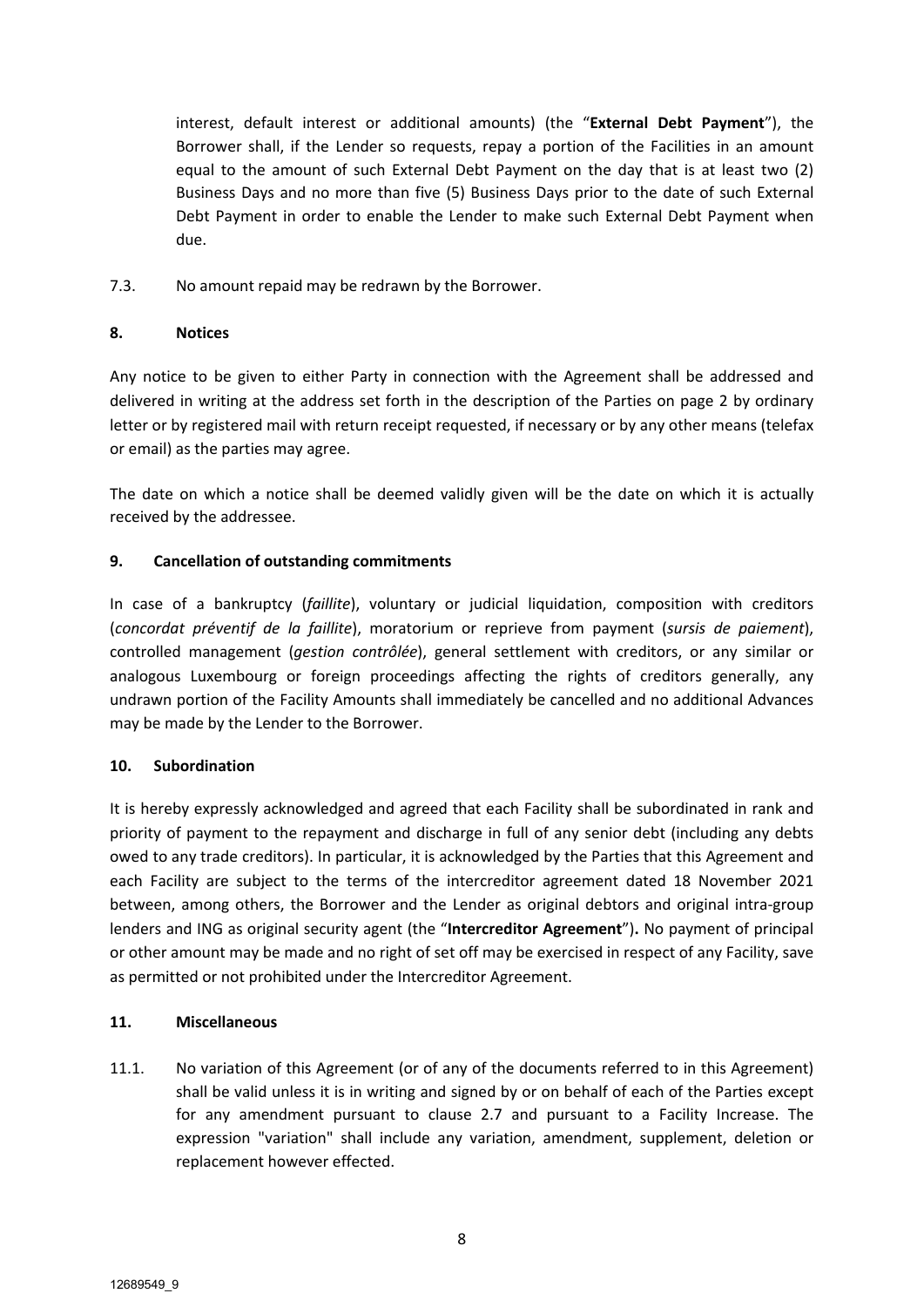- 11.2. This Agreement is between the Parties and a person that is not a Party has no rights to enforce or enjoy the benefit of any term of this Agreement.
- 11.3. Unless expressly agreed, no variation shall constitute a general waiver of any provisions of this Agreement, nor shall it affect any rights, obligations or liabilities under or pursuant to this Agreement which have already accrued up to the date of variation, and the rights and obligations of the Parties under or pursuant to this Agreement shall remain in full force and effect, except and only to the extent that they are so varied.
- 11.4. Any failure by a Party to request performance by the other Party of its obligations under the Agreement or any lateness in doing so shall not affect its right to request performance of such obligations, unless such Party has expressly waived this right in writing in accordance with the terms of the Agreement.
- 11.5. For the performance of the Agreement each Party elects domicile at the address appearing under its company name in the preamble.
- 11.6. In the event that any provision of this Agreement is held to be unenforceable, void, invalid or against public policy, the Parties expressly agree that, notwithstanding the materiality of such provision, all the other provisions of this Agreement shall remain valid and binding upon the Parties. The Parties agree to replace the invalid or unenforceable provision by such other provision which from a business point of view comes as close to the objective of the replaced provision as possible. The same applies to any gap in this Agreement.
- 11.7. The provisions of the Agreement shall be binding on the Parties and their respective successors and assignees, and shall survive the repayment in full of the principal of the External Debt Financing.
- 11.8. This Agreement (together with all agreements and documents referred to herein or executed contemporaneously herewith including the Loan Ledger and any Facility Increase request) constitutes the entire agreement between the Parties hereto in relation to its subject matters and supersedes all prior agreements and understandings (whether oral or written) in respect thereof.
- 11.9. This Agreement is governed by and construed in accordance with Luxembourg law and each of the Parties irrevocably submits to the exclusive jurisdiction of the Courts of Luxembourg-City as regards any claim, dispute or matter arising out of or relating to the Agreement or any of the documents to be executed pursuant to it.
- 11.10. This Agreement may be executed in as many counterparts as there are parties to it, each of which shall be deemed to be an original, but all of which together shall constitute one and the same instrument.

*[Remainder of the page is intentionally left blank]*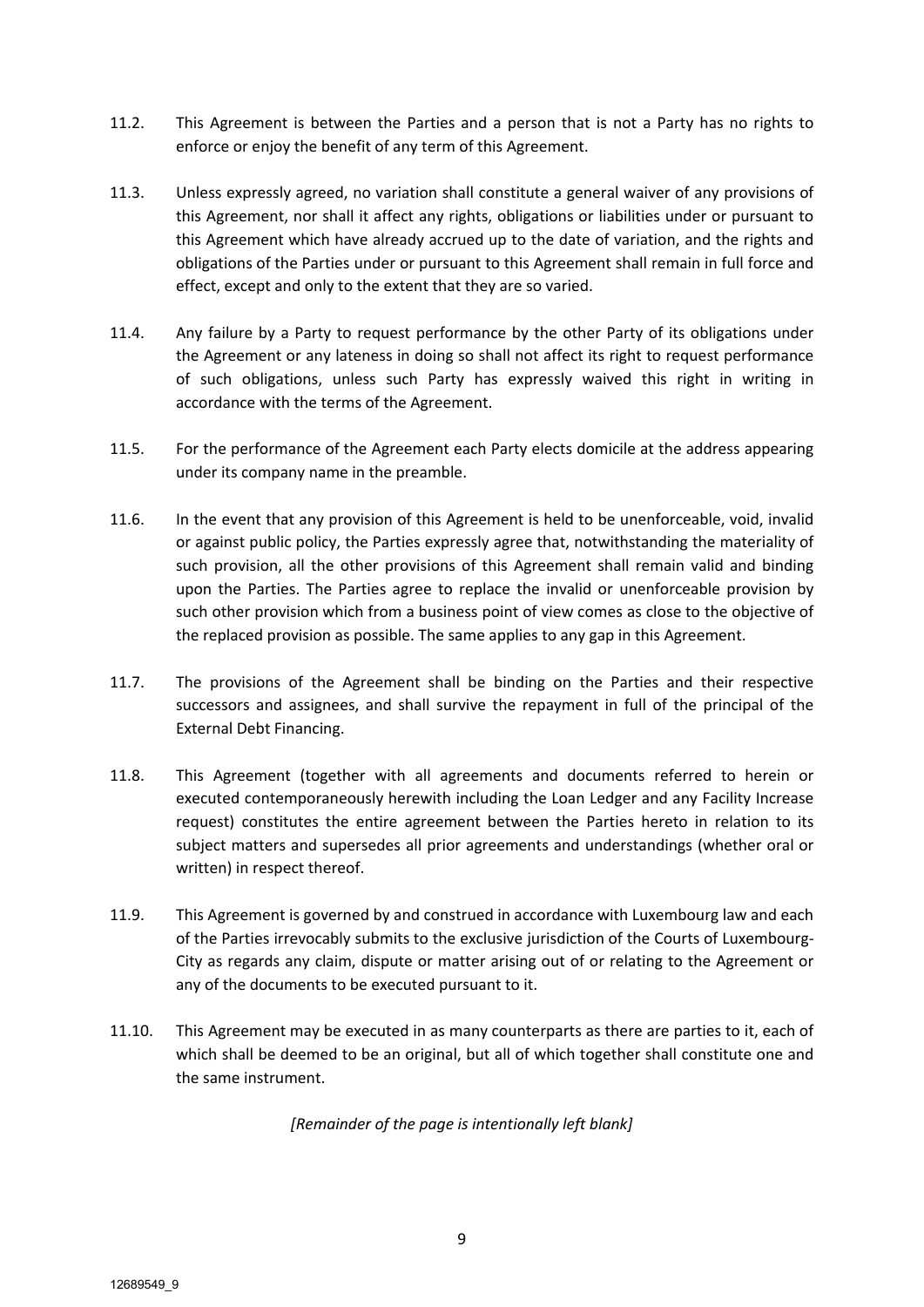IN WITNESS WHEREOF this Agreement has been executed the day and year first above written by the duly authorized representatives of the Parties.

**The Lender** 

Rolamil Investments sp. z o.o. Represented by:



| Name:  |  |  |
|--------|--|--|
| Title: |  |  |
|        |  |  |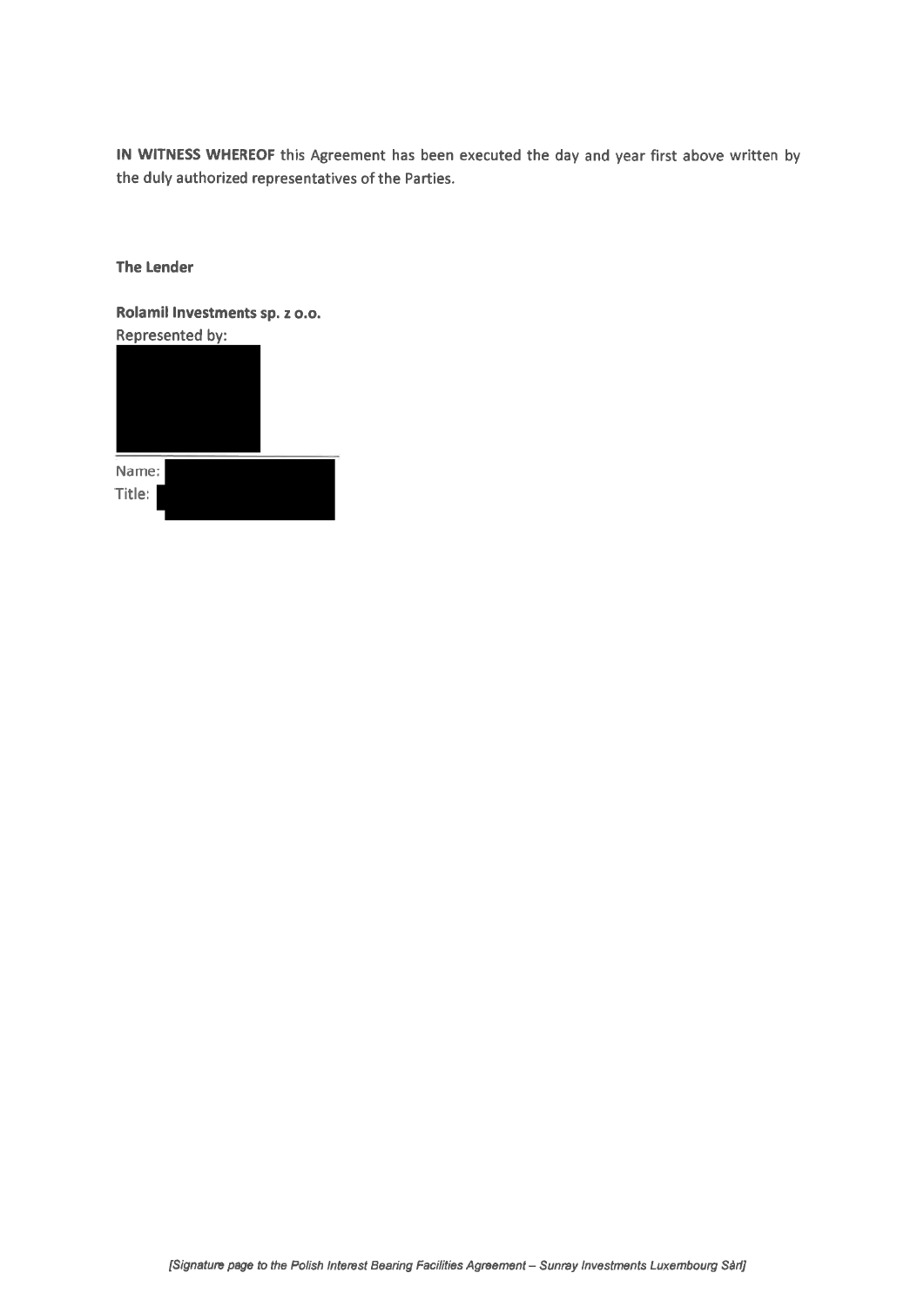#### **The Borrower**

Sunray Investments Luxembourg S.à r.l. Represented by:



Name: Title: Authorised signatory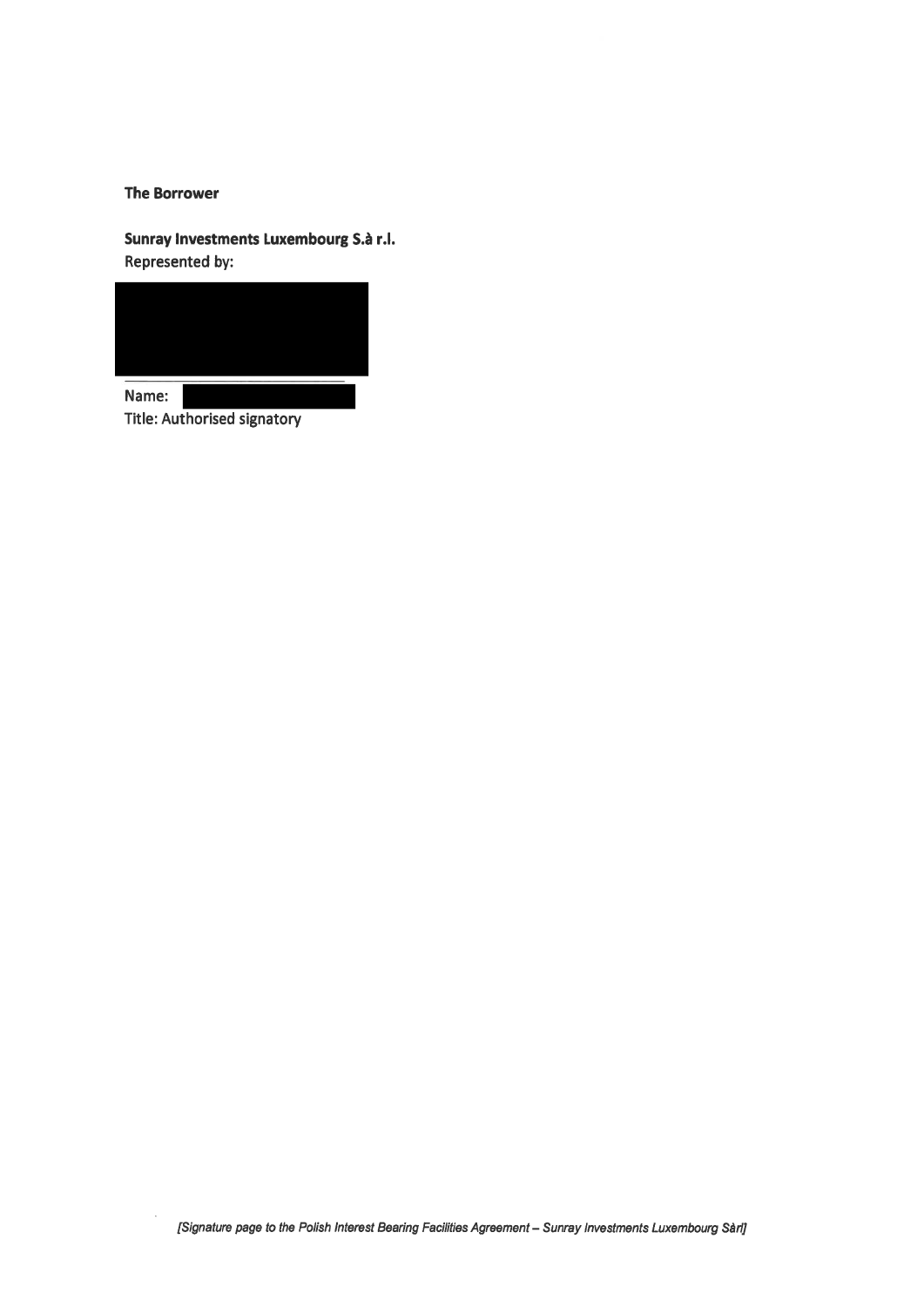# **Schedule 1**

| Initial Drawdown Date related to | Initial Drawdown(s) under the Agreement related to Facility A, |
|----------------------------------|----------------------------------------------------------------|
| <b>Facility A</b>                | <b>EUR</b>                                                     |
| 3 December 2021                  | 70,000,000                                                     |

| Initial Drawdown Date related to | Initial Drawdown(s) under the Agreement related to Facility B, |
|----------------------------------|----------------------------------------------------------------|
| <b>Facility B</b>                | <b>PLN</b>                                                     |
| 3 December 2021                  | 820,000,000                                                    |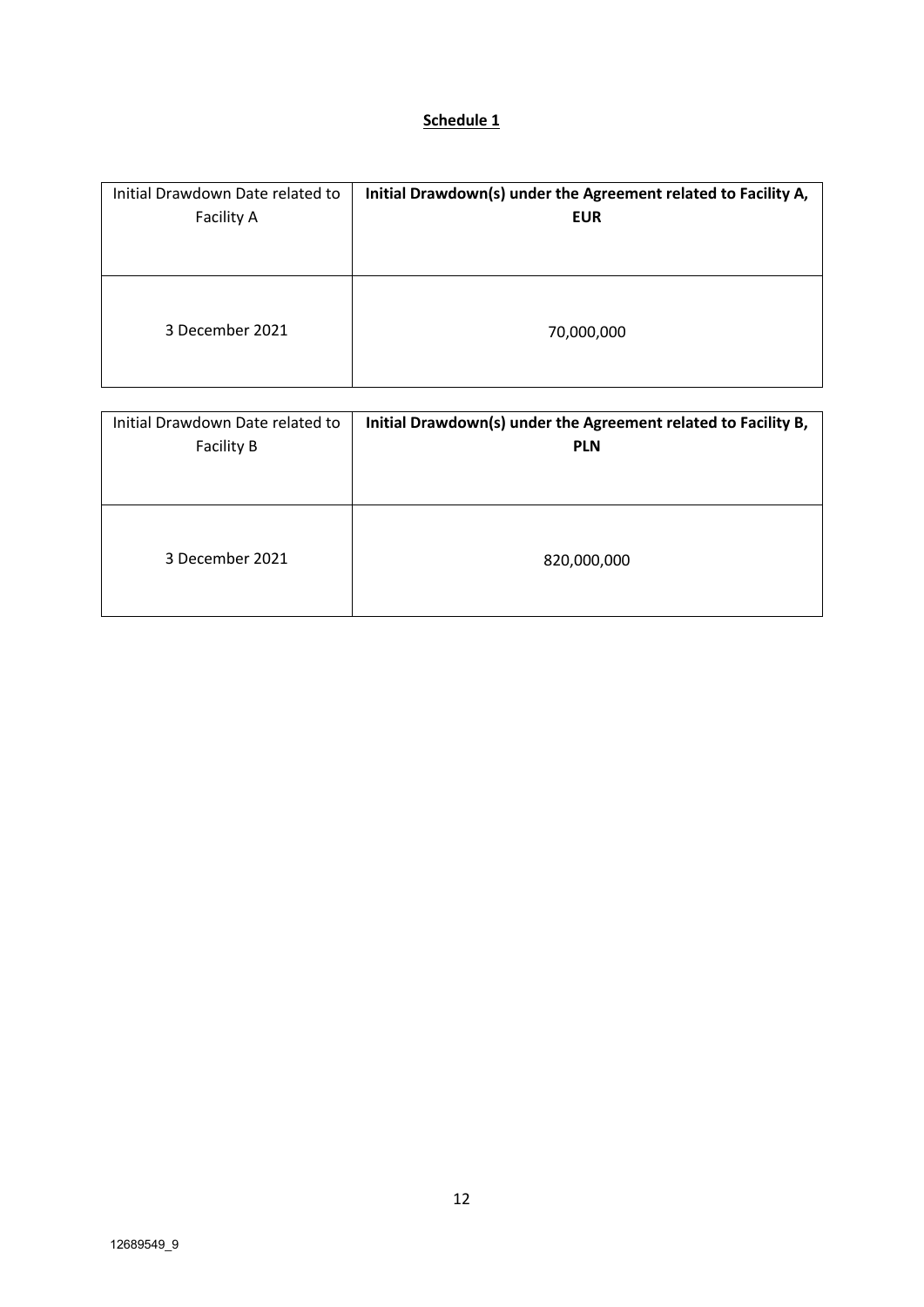# **Schedule 2**

# **Facility Increase Request (the "Facility Increase Request")**

The undersigned Borrower hereby requests a Facility Increase under the [Facility A /Facility B] as shown in the table below:

| Facility [A/B]                 | <b>Existing Facility</b><br><b>Amount [EUR/PLN]</b> | <b>Facility Increase</b><br>[EUR/PLN] | <b>Effective Date</b> |
|--------------------------------|-----------------------------------------------------|---------------------------------------|-----------------------|
| Interest bearing facilities    |                                                     |                                       |                       |
| agreement dated 18             | $\Box$                                              |                                       |                       |
| November 2021 between          |                                                     |                                       |                       |
| Rolamil Investments sp. z o.o. |                                                     | [Please indicate                      |                       |
| and Sunray Investments         |                                                     | increase requested]                   |                       |
| Luxembourg S.à r.l. (the       |                                                     |                                       |                       |
| "Interest Bearing Facilities   |                                                     |                                       |                       |
| Agreement")                    |                                                     |                                       |                       |
|                                |                                                     |                                       |                       |

**Borrower**

\_\_\_\_\_\_\_\_\_\_\_\_\_\_\_\_\_\_\_\_\_\_\_\_\_\_

By: Title: Date: